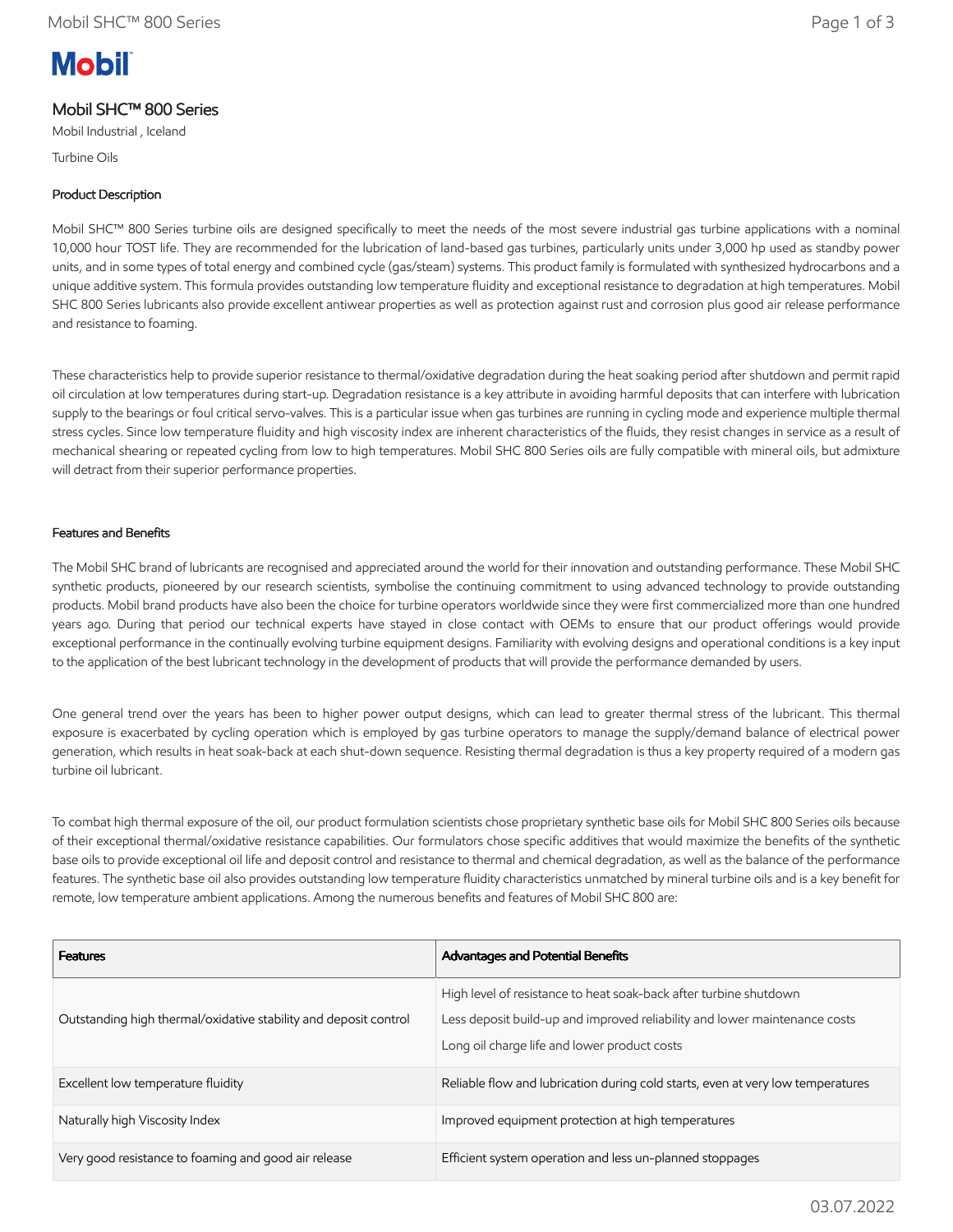| Features                                    | Advantages and Potential Benefits                                      |
|---------------------------------------------|------------------------------------------------------------------------|
| <sup>I</sup> Excellent antiwear performance | Excellent equipment protection and reduced equipment replacement costs |

#### Applications

Mobil SHC 800 Series turbine oils are designed specifically to meet the needs of the most severe industrial gas turbine applications and ancillary equipment. Specific applications include:

- Severe stationary gas turbine applications, particularly units under 3,000hp, for stand-by power generation
- Industrial gas turbines operating in low ambient and remote areas
- Total energy systems

## Specifications and Approvals

| This product has the following approvals: | 824 | 825 |
|-------------------------------------------|-----|-----|
| Mitsubishi Power Ltd MS04-MA-CL003(Rev.4) |     |     |
| Siemens TLV 901304                        |     |     |
| Siemens TLV 901305                        |     |     |

| This product is recommended for use in applications requiring: | 824 | 825 |
|----------------------------------------------------------------|-----|-----|
| GE Power GEK 101941A                                           |     |     |
| GE Power GEK 28143B                                            |     |     |

| This product meets or exceeds the requirements of: | 824 | 825 |
|----------------------------------------------------|-----|-----|
| GE Power GEK 32568N                                |     |     |
| Solar Turbines ES 9-224, Class I                   |     |     |

#### Properties and Specifications

| Property                                      | 824           | 825            |
|-----------------------------------------------|---------------|----------------|
| Grade                                         | <b>ISO 32</b> | <b>ISO 46</b>  |
| Air Release Time, 50 C, min, ASTM D3427       |               |                |
| Flash Point, Cleveland Open Cup, °C, ASTM D92 | 248           | 248            |
| Foam, Sequence I, Stability, ml, ASTM D892    | $\Omega$      | $\overline{0}$ |
| Foam, Sequence I, Tendency, ml, ASTM D892     | 10            | 20             |
| Kinematic Viscosity @ 100 C, mm2/s, ASTM D445 | 5.9           | 7.9            |